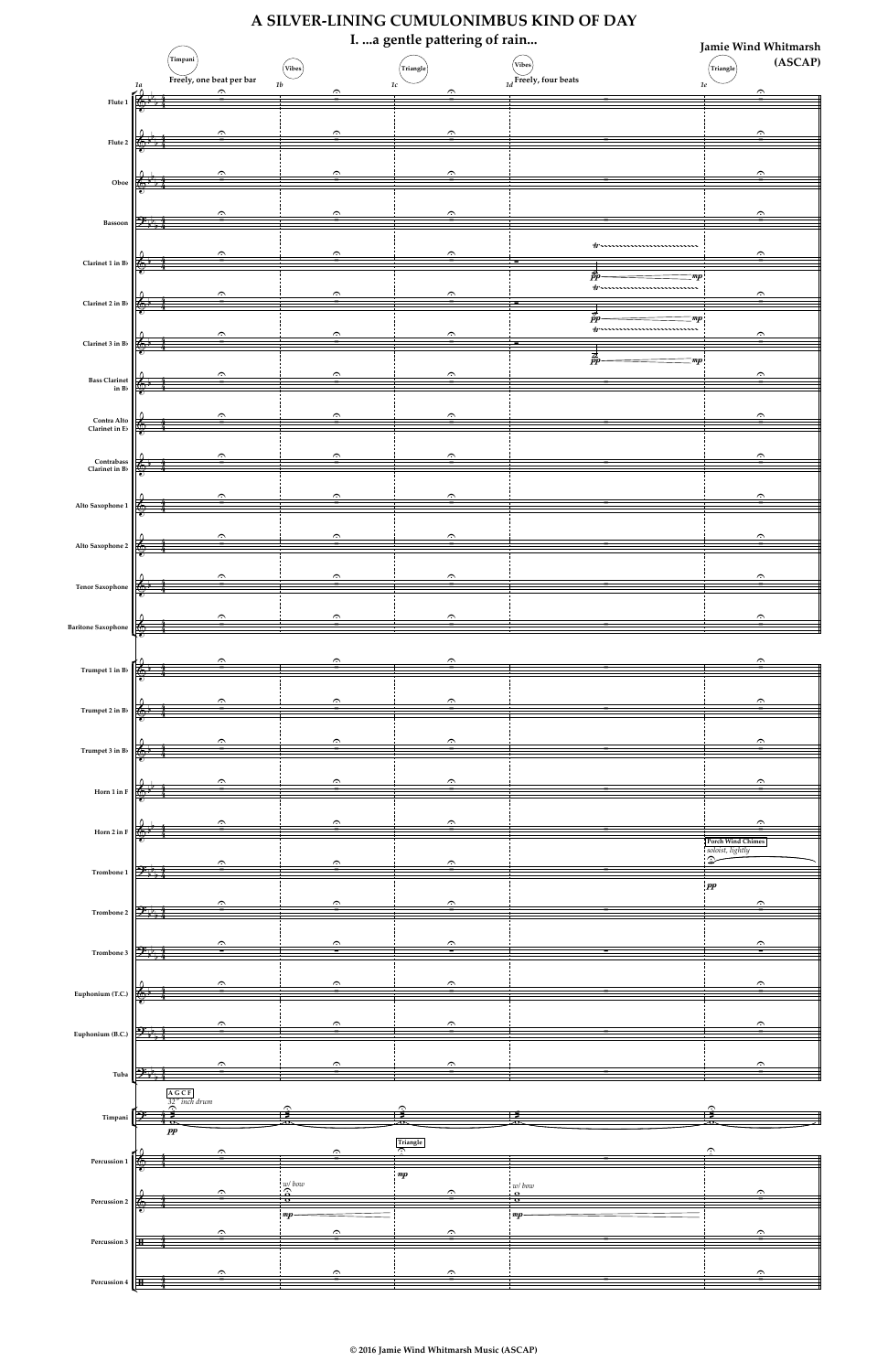

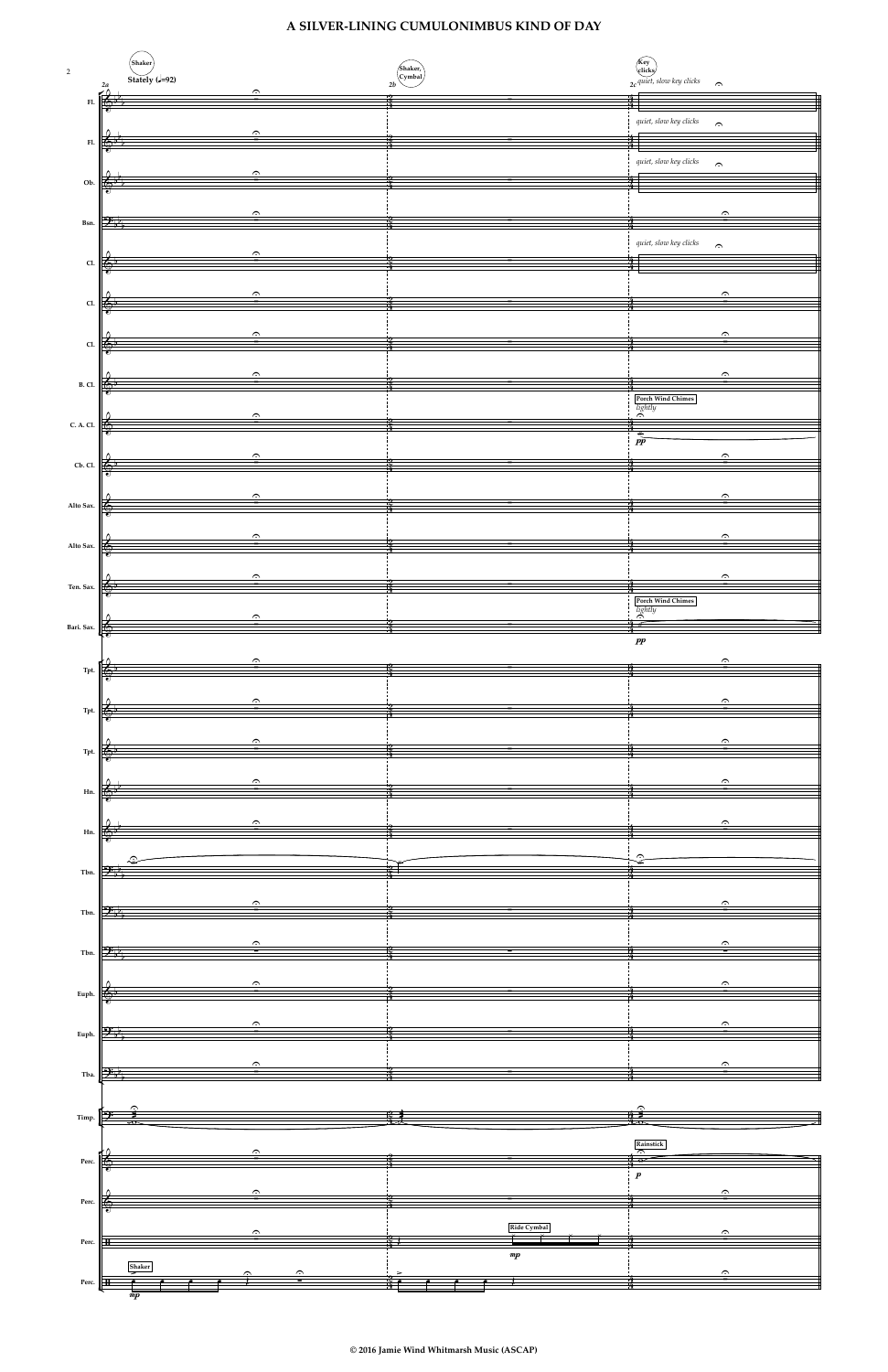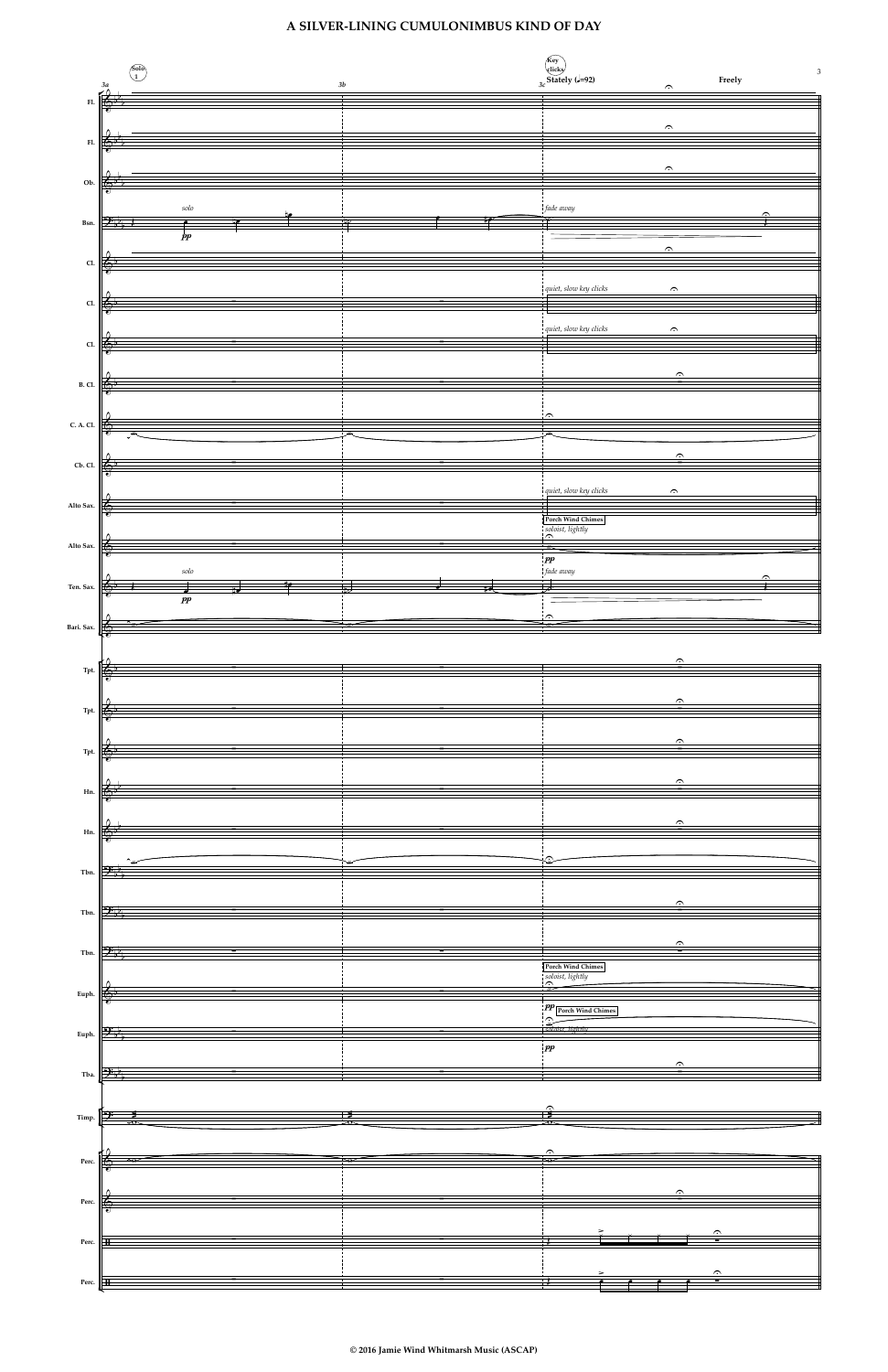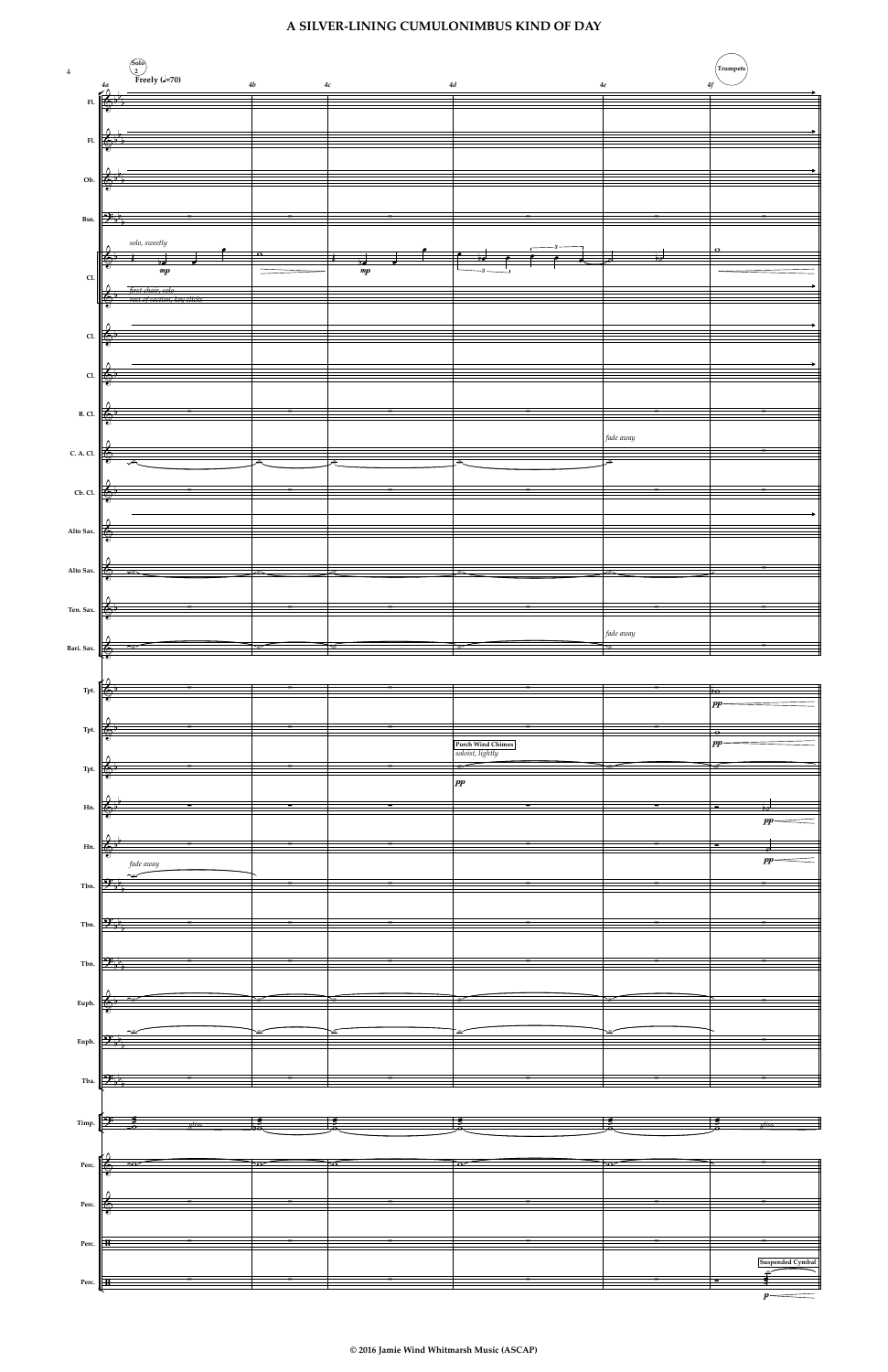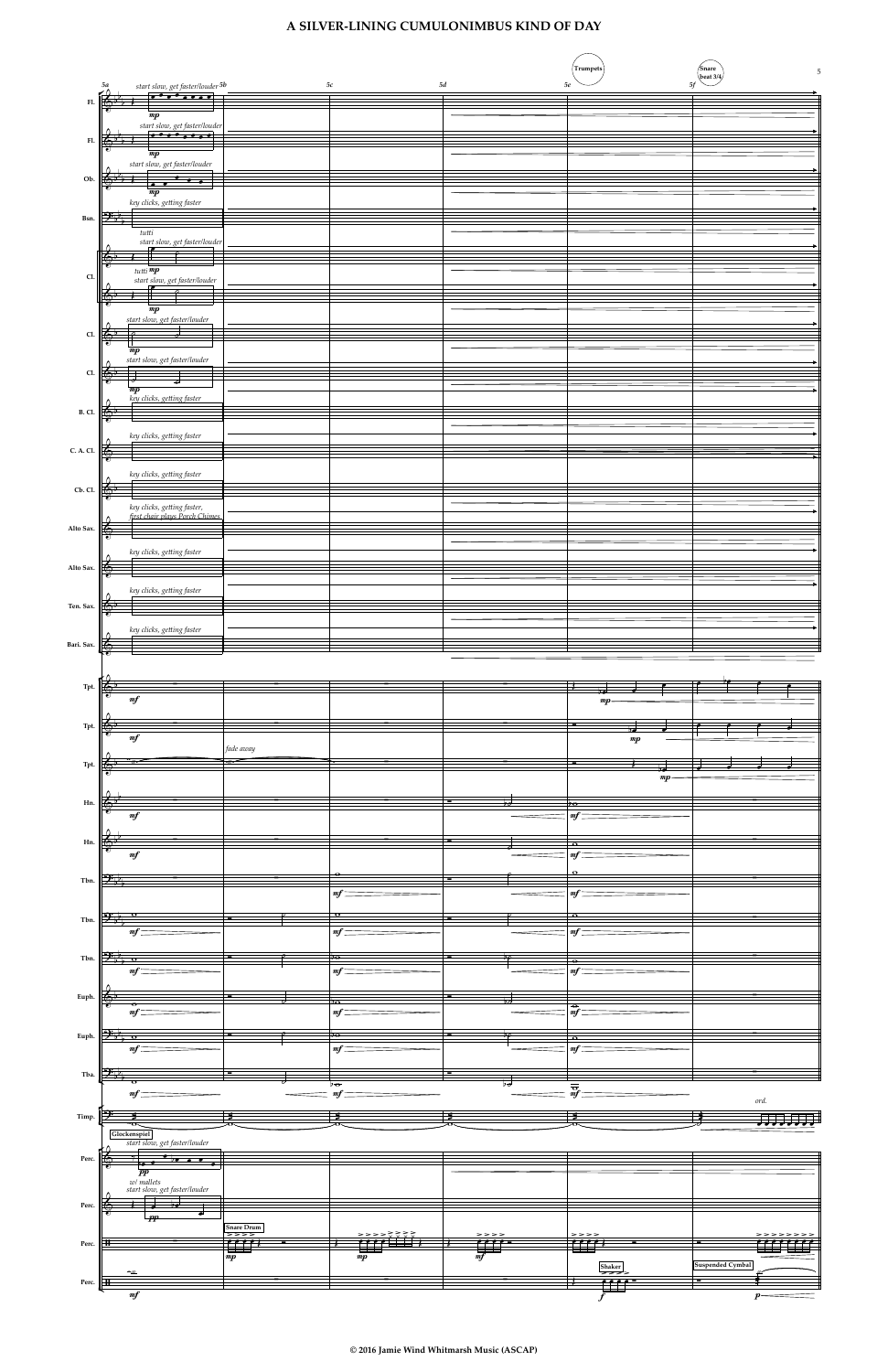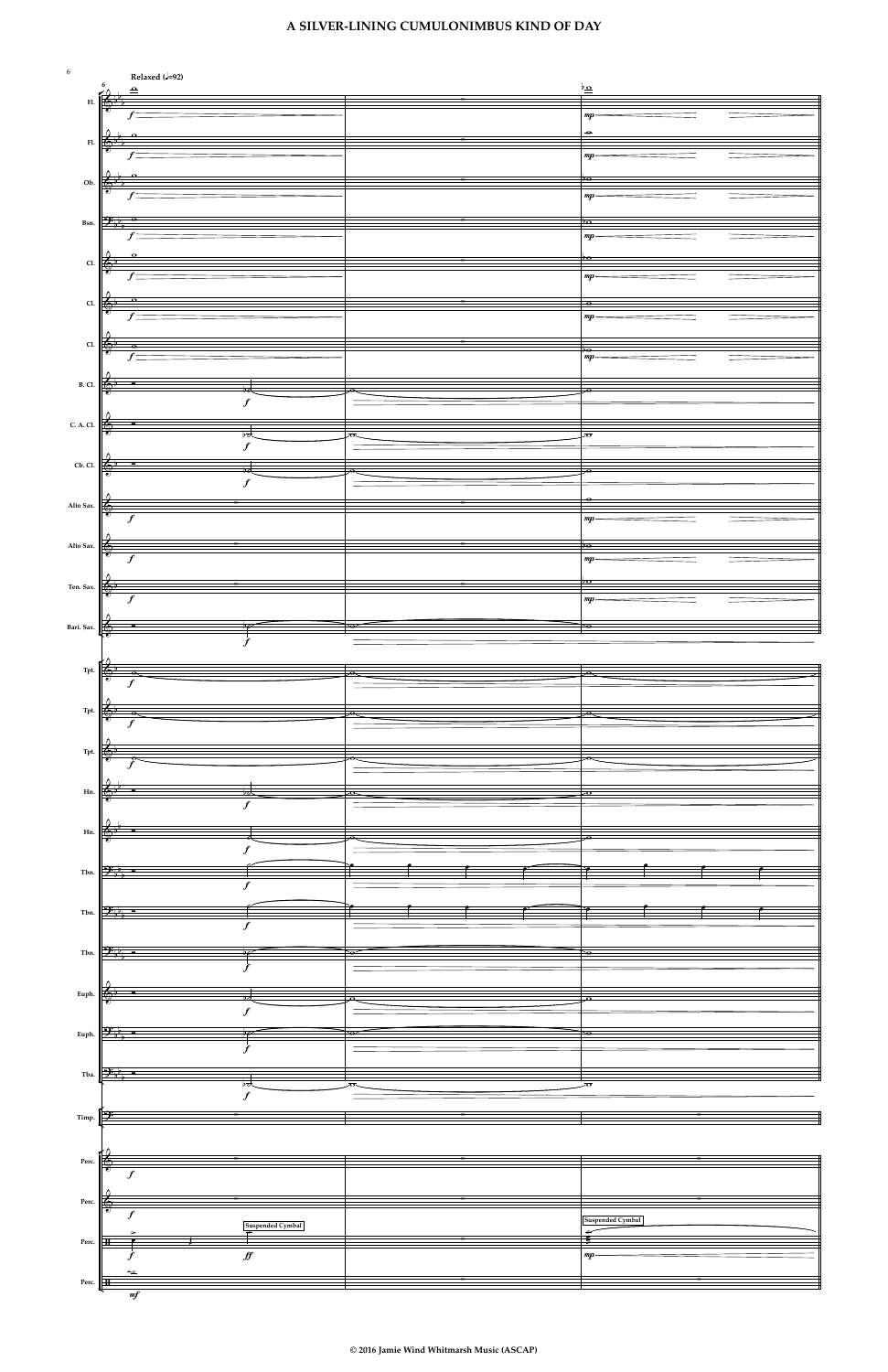# **II. Sunshowers**

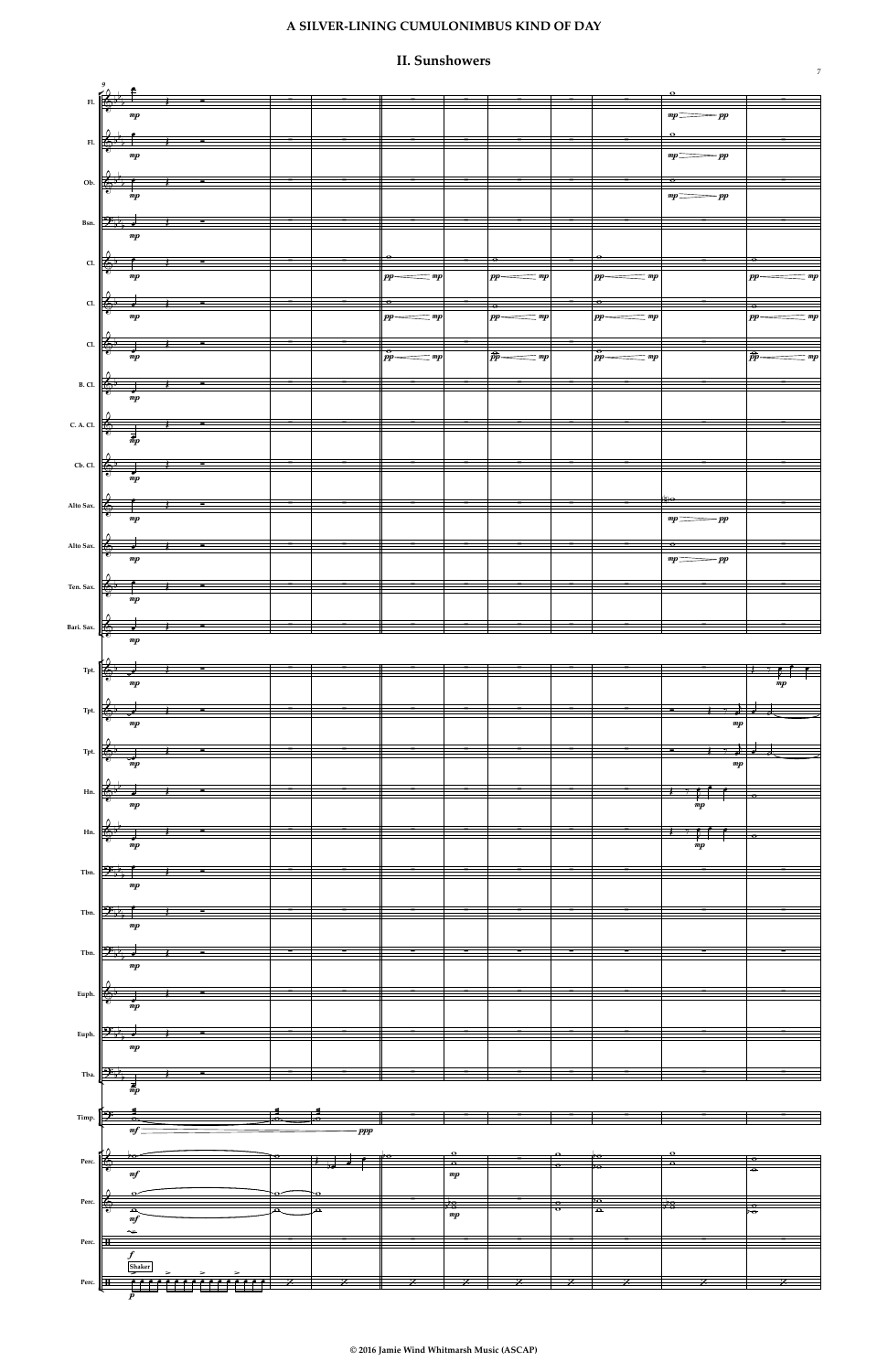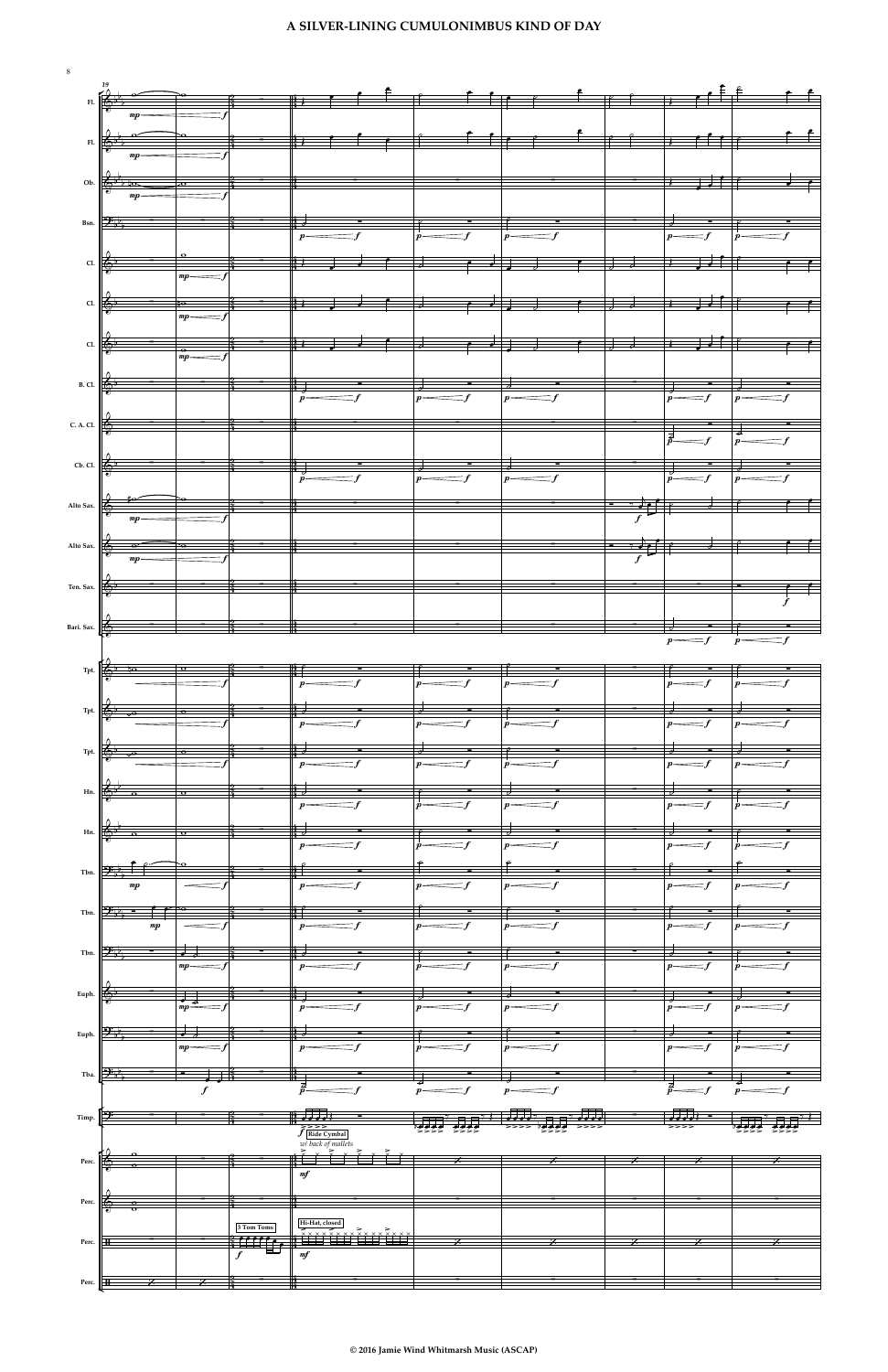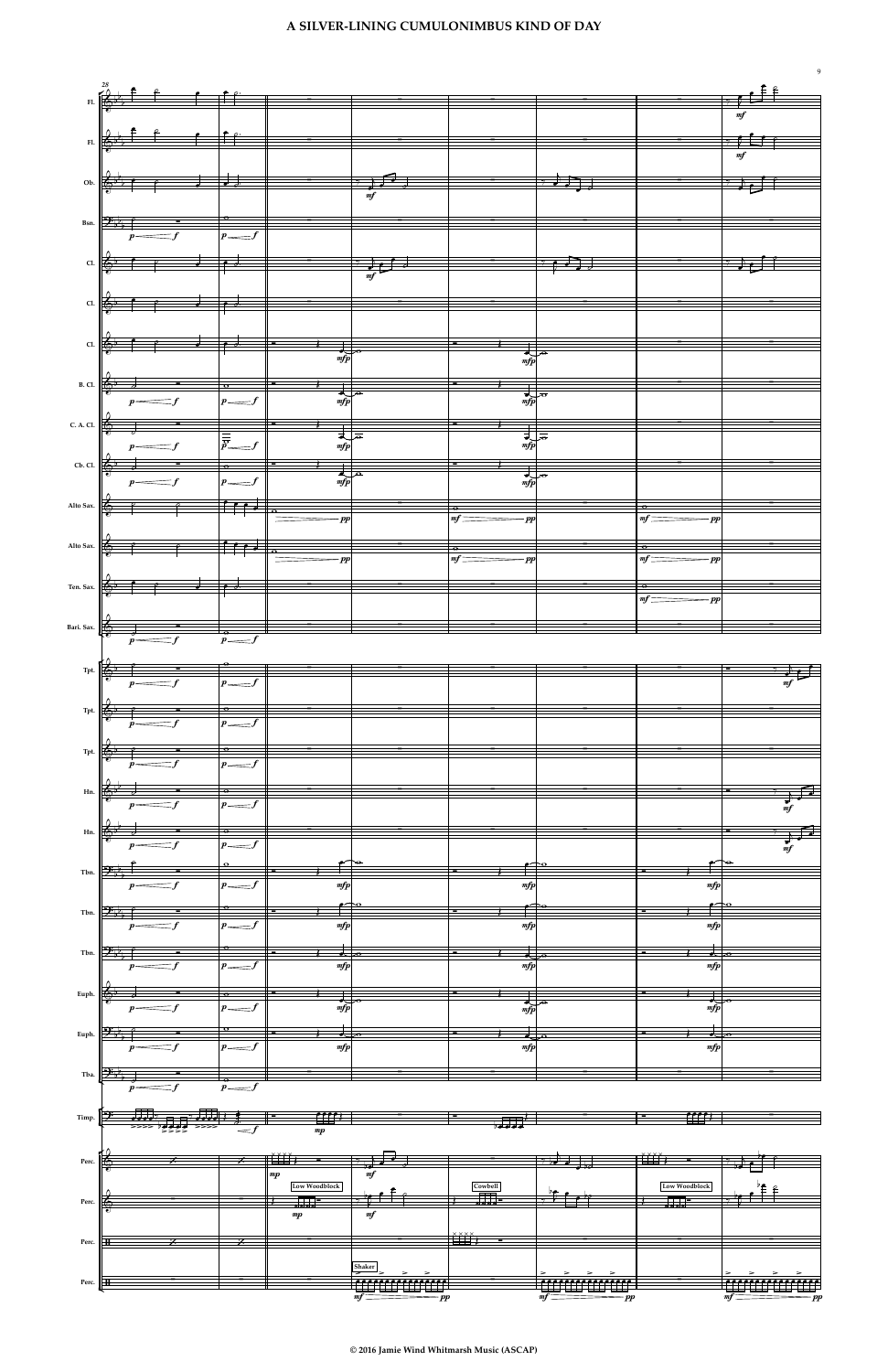

10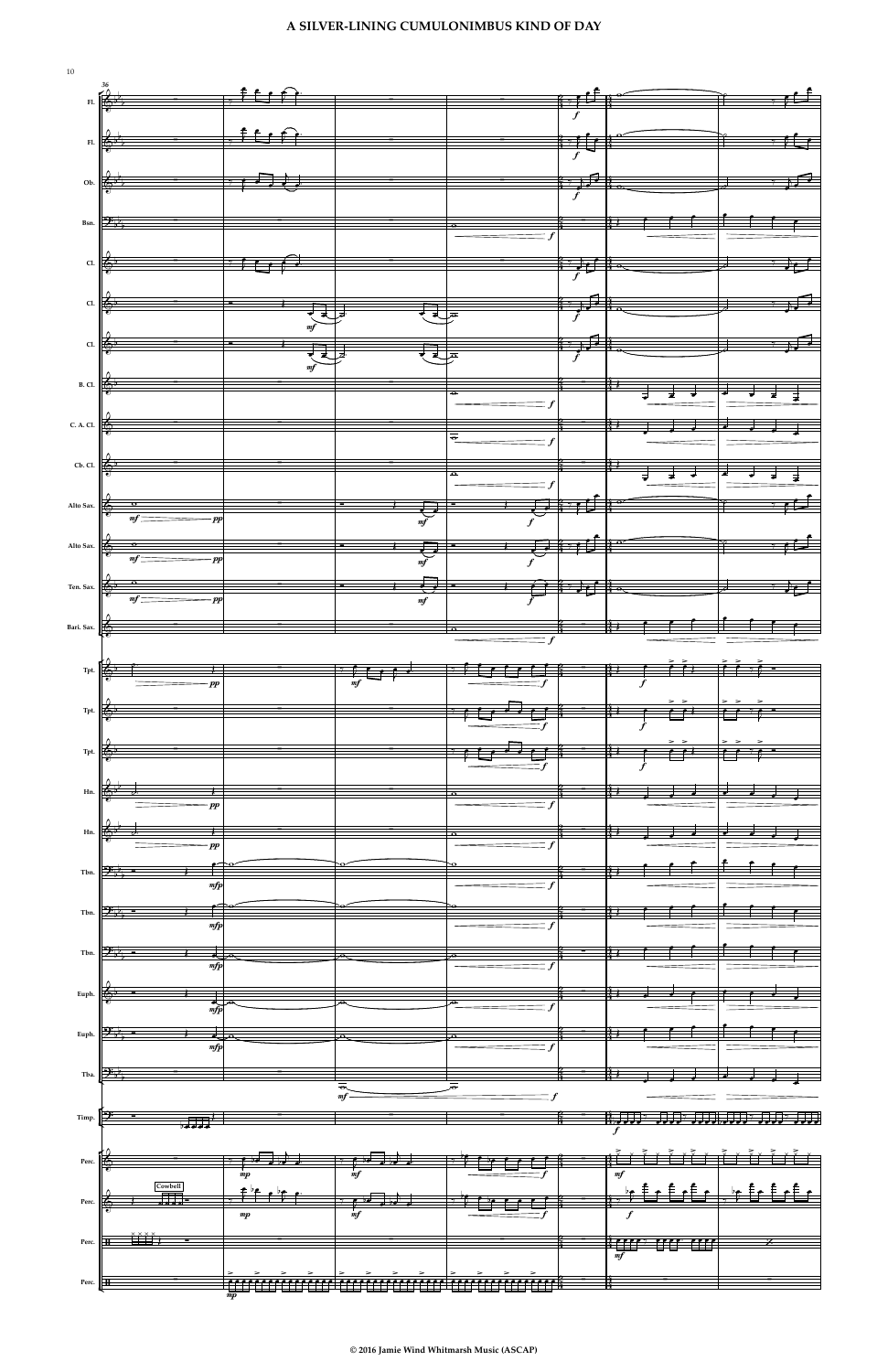